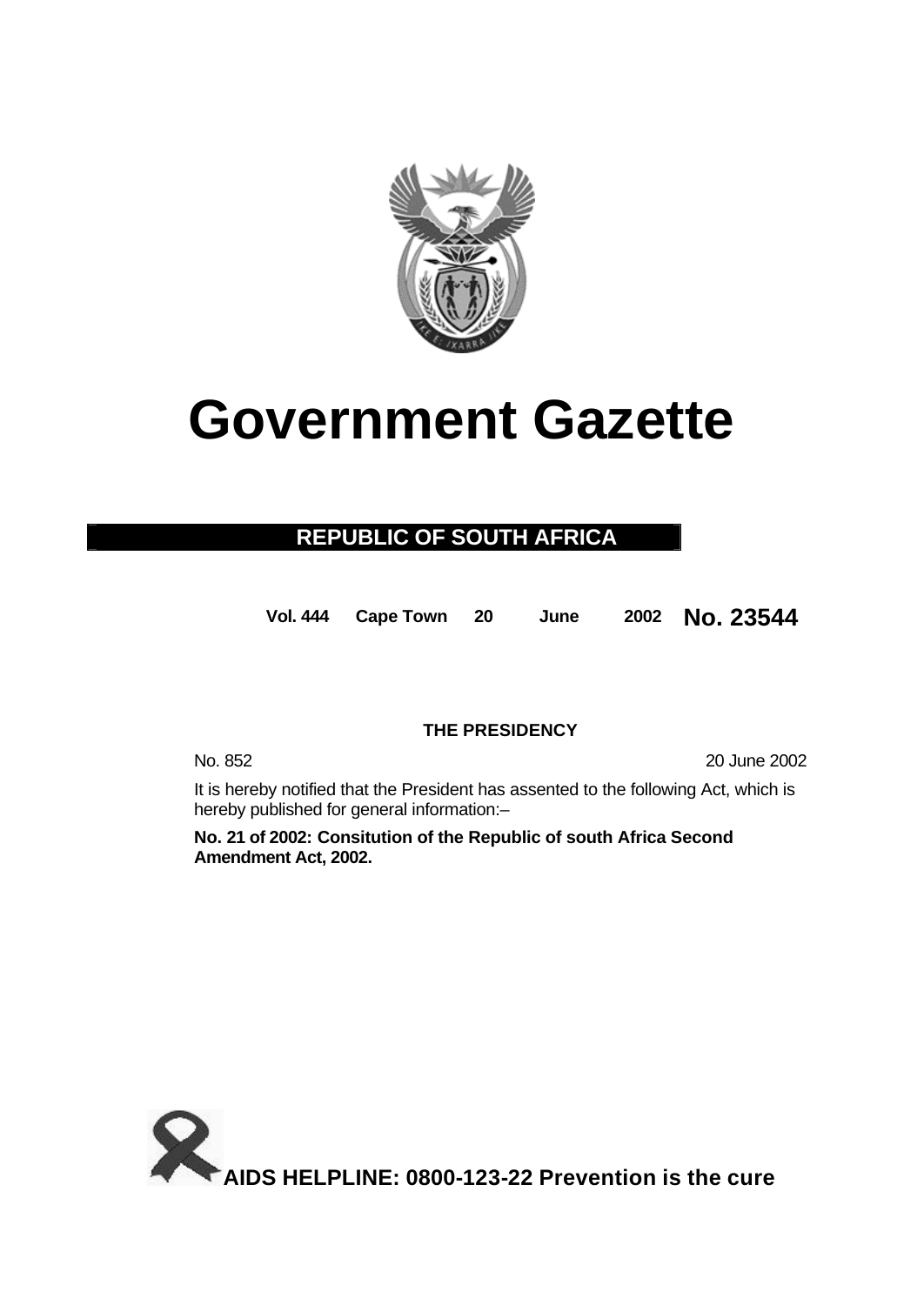| $\overline{2}$   | No. 23544 | GOVERNMENT GAZETTE, 20 JUNE 2002                                                      |
|------------------|-----------|---------------------------------------------------------------------------------------|
| Act No. 21, 2002 |           | CONSTITUTION OF THE REPUBLIC OF<br>SOUTH AFRICA SECOND AMENDMENT ACT, 2002            |
|                  |           | <b>GENERAL EXPLANATORY NOTE:</b>                                                      |
|                  |           | Words in bold type in square brackets indicate omissions from<br>existing enactments. |
|                  |           | Words underlined with a solid line indicate insertions in<br>existing enactments.     |
|                  |           |                                                                                       |
|                  |           |                                                                                       |

*(English text signed by the President.) (Assented to 19 June 2002.)* 

# **ACT**

**To amend the Constitution of the Republic of South Africa, 1996, in order to regulate the allocation of delegates to the National Council of Provinces in the event of changes of party membership, mergers between parties, subdivision of parties or subdivision and merger of parties within a provincial legislature; and to provide for matters connected therewith.** 

#### **PREAMBLE**

**WHEREAS** the National Council of Provinces is composed of a single delegation from each province consisting of six permanent and four special delegates:

**AND WHEREAS** parties represented in a provincial legislature are entitled to delegates in the province's delegation, and national legislation must determine how many of each party's delegates are to be permanent delegates and how many are to be special delegates;

**AND WHEREAS** national legislation has been passed in accordance with item 23A of Schedule 2 to the Constitution of the Republic of South Africa, 1993, providing for-

- \* the manner in which it will be possible for a member of a national or a provincial legislature who ceases to be a member of the party which nominated that member, to retain membership of such legislature: and
- any existing party to merge with another party, or any party to subdivide into more than one party, or to subdivide and any one of the subdivisions to merge with another party, whilst allowing a member of a legislature affected by such changes, to retain membership of such legislature;

**AND WHEREAS** in terms of the national legislation in question, changes of party membership, mergers between parties or subdivision of parties or subdivision and merger of parties within a provincial legislature, may necessitate changes in respect of that legislature's delegation to the National Council of Provinces,

**B** E IT THEREFORE ENACTED by the Parliament of the Republic of South Africa, as follows:-

#### **Amendment of section 61 of Act 108 of 1996**

**1.** Section 61 of the Constitution of the Republic of South Africa, 1996, is hereby amended by the substitution for subsection (2) of the following subsection: